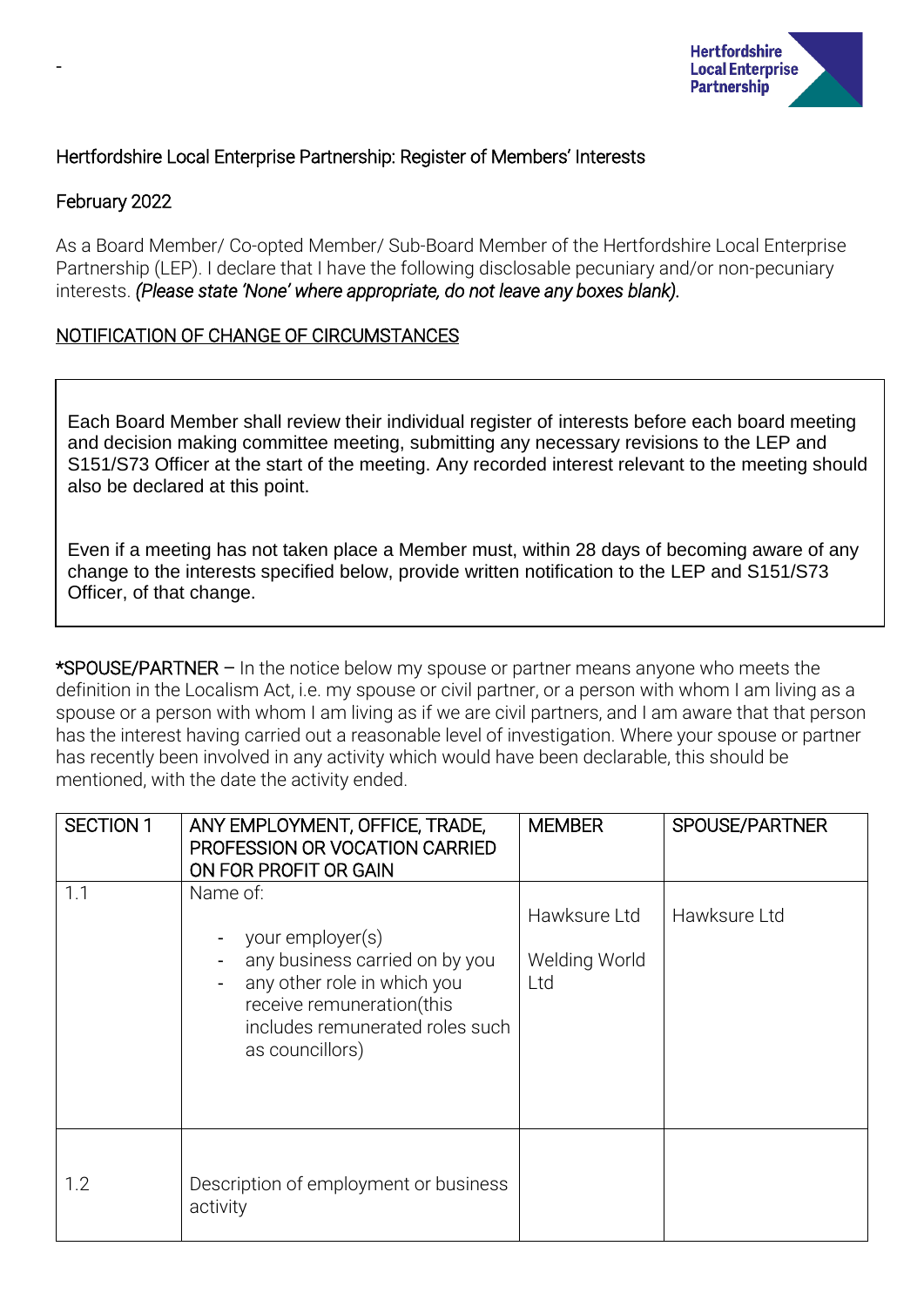

| 1.3              | The name of any firm in which you are<br>a partner                                                                                                                                                                                                                                                                                                                        | Welding World<br>biz4Biz | N/A            |
|------------------|---------------------------------------------------------------------------------------------------------------------------------------------------------------------------------------------------------------------------------------------------------------------------------------------------------------------------------------------------------------------------|--------------------------|----------------|
| 1.4              | The name of any company for which<br>you are a remunerated director                                                                                                                                                                                                                                                                                                       | Hawksure Ltd             | Hawksure Ltd   |
| <b>SECTION 2</b> | <b>SPONSORSHIP</b>                                                                                                                                                                                                                                                                                                                                                        | <b>MYSELF</b>            | SPOUSE/PARTNER |
| 2.1              | Any financial benefit obtained (other<br>than from the LEP) which is paid as a<br>result of carrying out duties as a<br>Member.<br>This includes any payment or financial<br>benefit from a Trade Union within the<br>meaning of the Trade Union and<br>Labour Relations (Consolidation) Act<br>1992 (a)                                                                  | None                     | None           |
| <b>SECTION 3</b> | <b>CONTRACTS</b>                                                                                                                                                                                                                                                                                                                                                          | <b>MYSELF</b>            | SPOUSE/PARTNER |
| 3.1              | Any contract for goods, works or<br>services with the LEP which has not<br>been fully discharged by any<br>organisation named at 1.1                                                                                                                                                                                                                                      | None                     | None           |
| 3.2              | Any contract for goods, works or<br>services entered into by any<br>organisation named at 1.1 where either<br>party is likely to have a commercial<br>interest in the outcome of the business<br>being decided by the LEP in the<br>forthcoming meeting.                                                                                                                  | None                     | None           |
| <b>SECTION 4</b> | <b>LAND OR PROPERTY</b>                                                                                                                                                                                                                                                                                                                                                   | <b>MYSELF</b>            | SPOUSE/PARTNER |
| 4.1              | Any interest you or any organisation<br>listed at 1.1 may have in land or<br>property which is likely to be affected<br>by a decision made by the LEP.<br>This would include, within the area of<br>the LEP:<br>Any interest in any land in the<br>LEP areas, including your<br>place(s) of residency<br>Any tenancy where the landlord<br>is the LEP and the tenant is a | None                     | None           |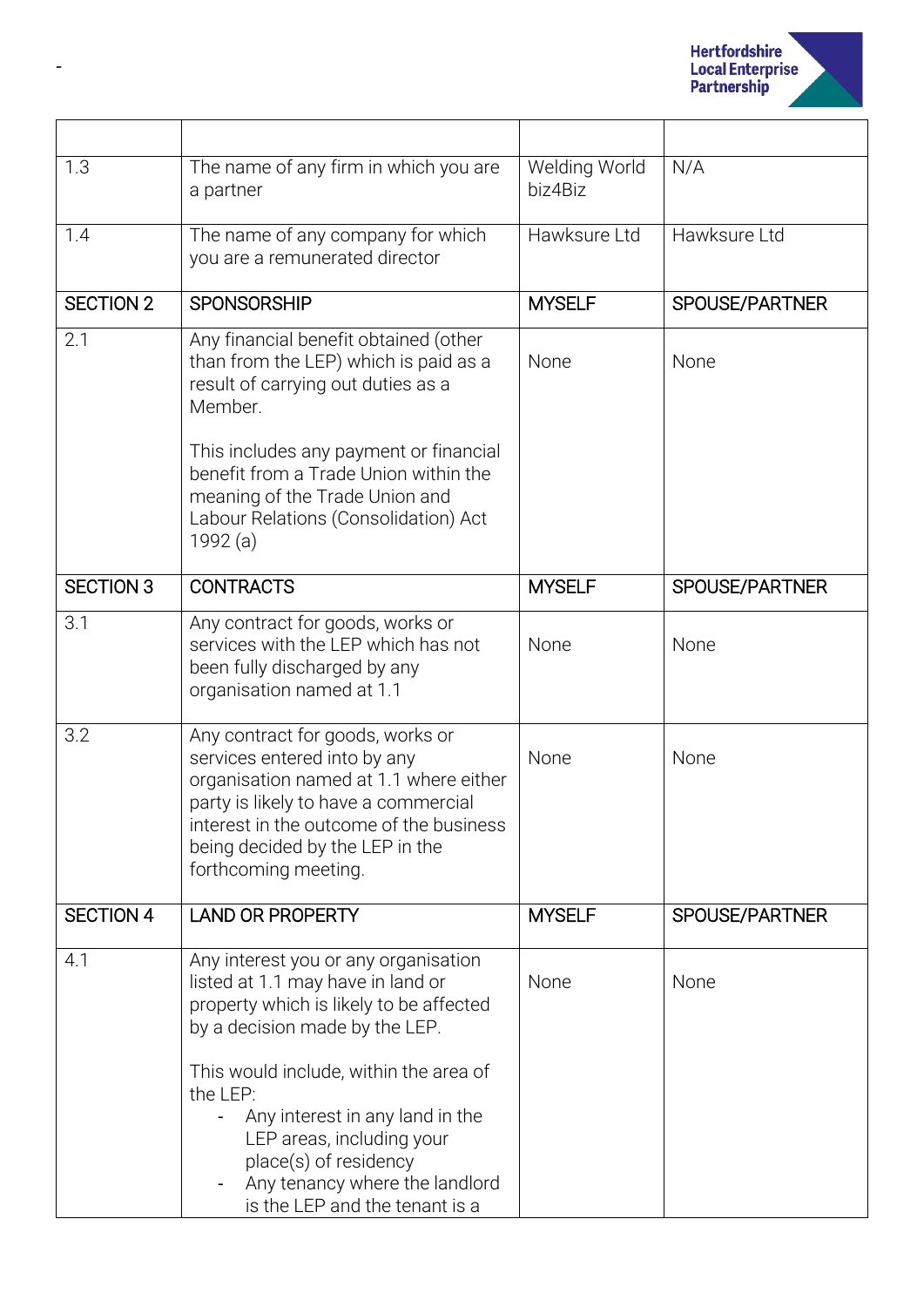

|                  | body in which relevant person<br>has a beneficial interest<br>Any licence for a month or<br>longer to occupy land owned by<br>the LEP                                                                                                                                                                                                                                                                                                                                                                                                                                                             |               |                       |
|------------------|---------------------------------------------------------------------------------------------------------------------------------------------------------------------------------------------------------------------------------------------------------------------------------------------------------------------------------------------------------------------------------------------------------------------------------------------------------------------------------------------------------------------------------------------------------------------------------------------------|---------------|-----------------------|
|                  | For property interests, please state the<br>first part of the postcode and the Local<br>Authority where the property resides. If<br>you own/lease more than one property<br>in a single postcode area, please state<br>this.                                                                                                                                                                                                                                                                                                                                                                      |               |                       |
| <b>SECTION 5</b> | <b>SECURITIES</b>                                                                                                                                                                                                                                                                                                                                                                                                                                                                                                                                                                                 | <b>MYSELF</b> | <b>SPOUSE/PARTNER</b> |
| 5.1              | Any interest in securities of an<br>organisation under 1.1 where:-<br>(a) that body (to my knowledge)<br>has a place of business or land<br>in the area of the LEP; and<br>(b) either-<br>the total nominal value of<br>(i)<br>the securities exceeds<br>£25,000 or one hundredth<br>of the total issued share<br>capital of that body or;<br>if the share capital of that<br>(ii)<br>body is of more than one<br>class, the total nominal<br>value of the shares of any<br>one class in which has an<br>interest exceeds one<br>hundredth of the total<br>issued share capital of<br>that class. | None          | None                  |
| <b>SECTION 6</b> | <b>GIFTS AND HOSPITALITY</b>                                                                                                                                                                                                                                                                                                                                                                                                                                                                                                                                                                      | <b>MYSELF</b> | SPOUSE/PARTNER        |
| 6.1              | Any gifts and/or hospitality received as<br>a result of membership of the LEP<br>(above the value of £50)                                                                                                                                                                                                                                                                                                                                                                                                                                                                                         | None          | None                  |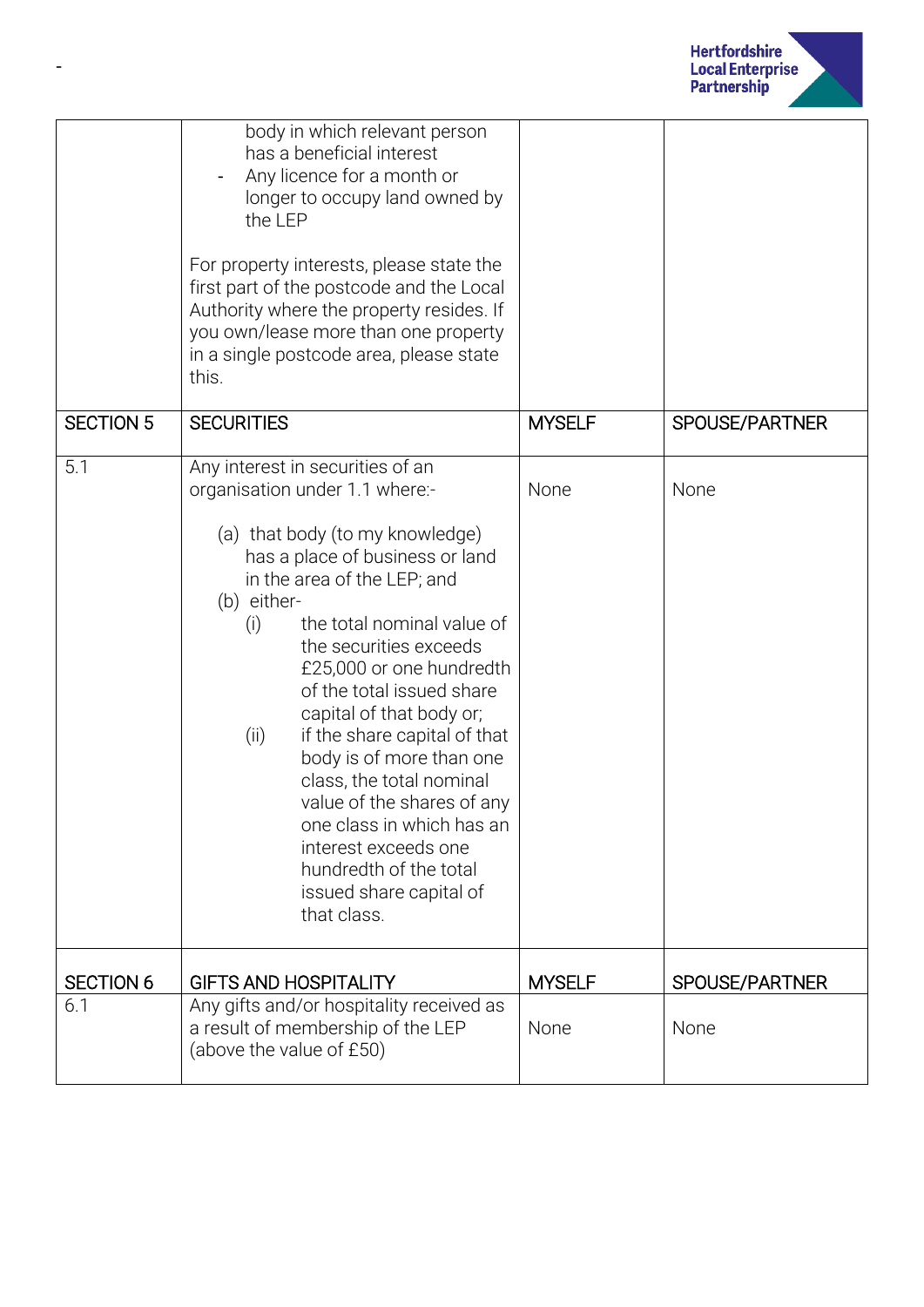

### OTHER INTERESTS

-

#### Membership of Organisations

I am a member of, or I am in a position of general control, a trustee of, or participate in the management of:

1. Any body to which I have been appointed or nominated by the LEP:

Skills and Employment Board (SAP) – Chairman Growth Hub Board Member

2. Any body exercising functions of a public nature - eg school governing body or another LEP:

Stevenage Development Board - Chairman

3. Any body directed to charitable purposes:

NHS Sunshine Appeal – Lister Hospital Stevenage - Chairman

4. Any body, one of whose principal purposes includes the influence of public opinion or policy (including any political party or trade union):

None

5. Any local authority (please state any interests you hold as LA leaders/cabinet members for LA land, resources and the LA's commercial interests):

Stevenage Development Board - Chairman

6. Any other interest which I hold which might reasonably be likely to be perceived as affecting my conduct or influencing my action in relation to my role.

None